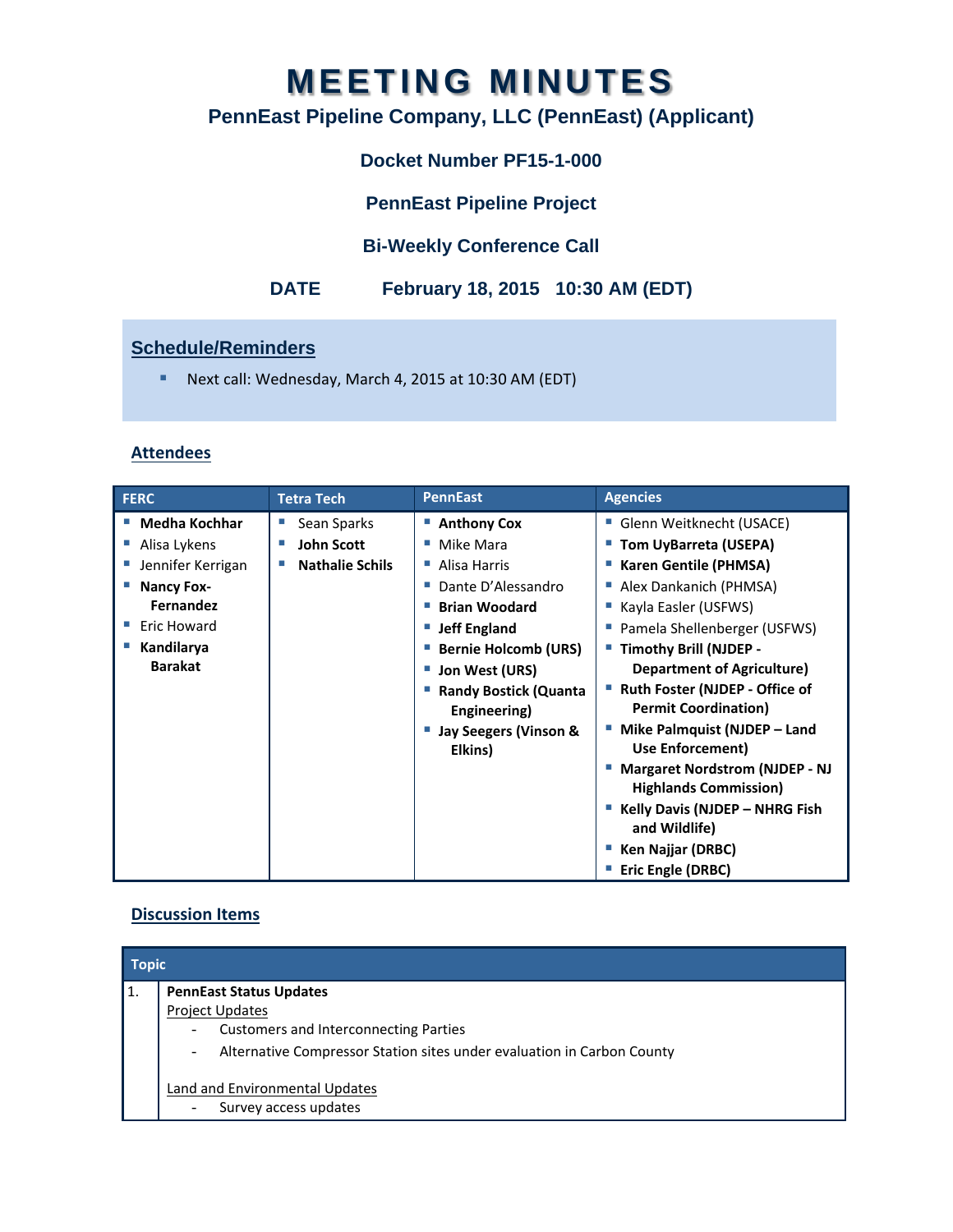|    | <b>Topic</b>                                                                         |  |  |  |  |
|----|--------------------------------------------------------------------------------------|--|--|--|--|
|    | Survey progress updates<br>$\overline{a}$                                            |  |  |  |  |
|    |                                                                                      |  |  |  |  |
|    | <b>Engineering Updates</b><br>Re-Routes and/or deviations resulting from comments    |  |  |  |  |
|    |                                                                                      |  |  |  |  |
|    |                                                                                      |  |  |  |  |
|    | Outreach                                                                             |  |  |  |  |
|    | Update on agency and county meetings                                                 |  |  |  |  |
|    | Status of outreach from transmission line reroute                                    |  |  |  |  |
| 2. | <b>FERC Status Updates</b>                                                           |  |  |  |  |
|    | Tracking and logging comments (City of Lambertville, Luzerne County Flood Protection |  |  |  |  |
|    | Authority, South Hunterdon Regional School District, Kingwood Township, Durham       |  |  |  |  |
|    | Township, Natural Heritage Areas, Hexenkopf Mountain cultural sites)                 |  |  |  |  |
|    | Scoping meetings and locations                                                       |  |  |  |  |
|    | Wednesday, February 25, 2015<br>$\circ$                                              |  |  |  |  |
|    | 6 PM                                                                                 |  |  |  |  |
|    | <b>West Trenton Ballroom</b>                                                         |  |  |  |  |
|    | 40 W. Upper Ferry Road                                                               |  |  |  |  |
|    | West Trenton, New Jersey 08628                                                       |  |  |  |  |
|    | Thursday, February 26, 2015<br>$\circ$                                               |  |  |  |  |
|    | 6 PM                                                                                 |  |  |  |  |
|    | The Grand Colonial                                                                   |  |  |  |  |
|    | 86 Route 173 West                                                                    |  |  |  |  |
|    | Hampton, New Jersey 08827                                                            |  |  |  |  |
|    | - PennEast participation                                                             |  |  |  |  |
|    | Inter-agency meeting in New Jersey                                                   |  |  |  |  |
|    | Thursday, February 26, 2015<br>$\circ$                                               |  |  |  |  |
|    | $10:00$ am                                                                           |  |  |  |  |
|    | NJDEP office at 401 E. State Street, Trenton, NJ 08625, 7th floor conference room.   |  |  |  |  |
|    | PennEast participation                                                               |  |  |  |  |
|    |                                                                                      |  |  |  |  |
| 3. | <b>Other items</b>                                                                   |  |  |  |  |

#### **FERC Updates**

- Review of comments to the FERC eLibrary is ongoing.
- The two scoping meetings, originally scheduled for January  $27^{th}$  and  $28^{th}$ , have been rescheduled for February  $25^{th}$  and  $26^{th}$ .
- PennEast will provide a brief Project description at the beginning of the scoping meetings, and will arrive at 5 PM to answer additional questions before the scoping meeting starts. FERC requested that PennEast bring alignment sheets for public review (digital and hard copy).
- An inter-agency meeting is scheduled for February  $26<sup>th</sup>$  at the New Jersey Department of Environmental Protection office in Trenton, New Jersey. Two representatives from PennEast will provide a brief status update on the Project and answer any questions from the agencies at the beginning of the meeting. PennEast will not attend the actual inter-agency meeting.